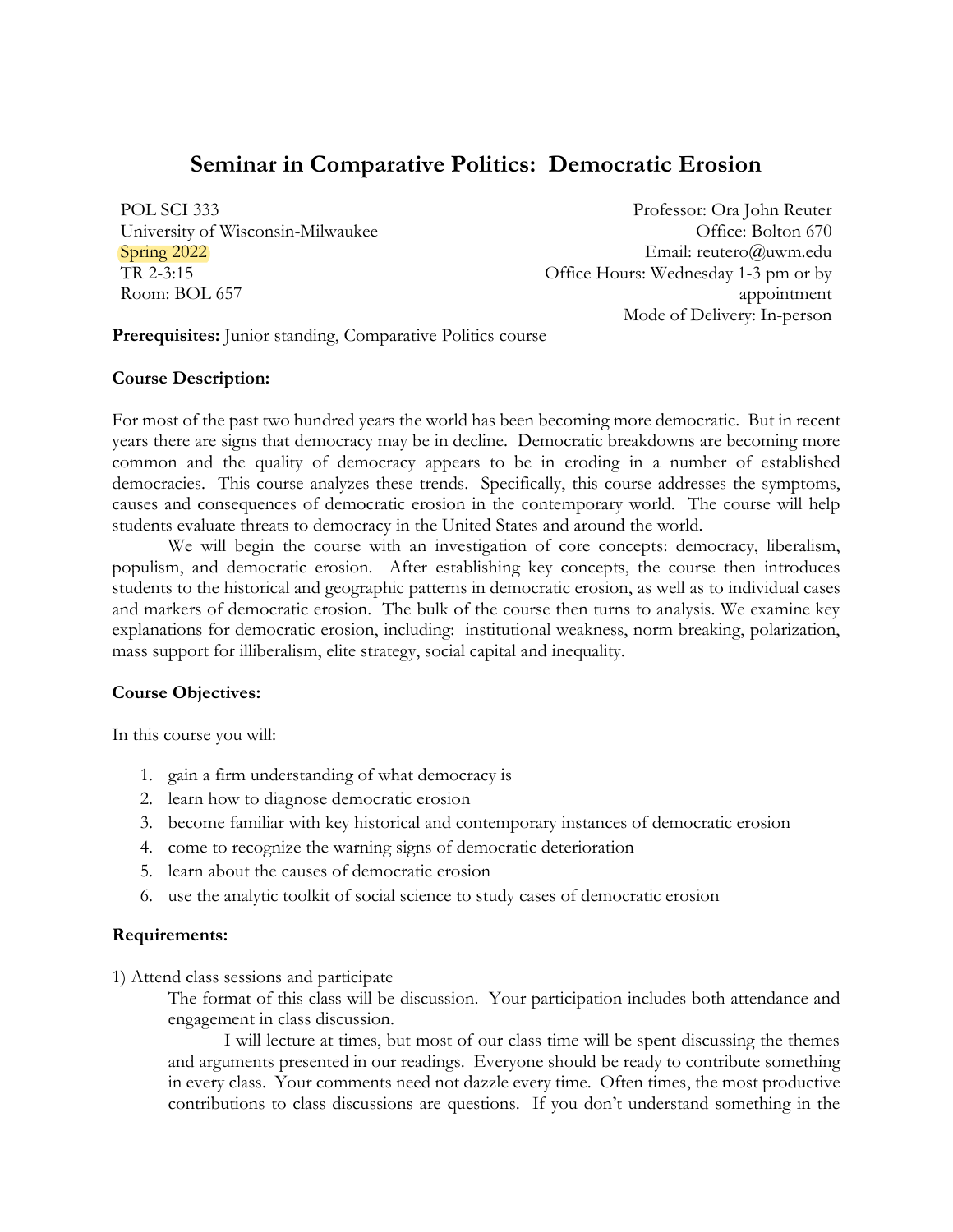readings, say so. The authors we read are not perfect; their prose may not always be clear and their arguments will never be bulletproof. Speak up and air your grievances if you are confused. We will all be better for it and you will be rewarded come evaluation time.

Attendance is mandatory. Our class is small, and therefore, you cannot free ride on your fellow classmates. Your absences will be noticed by all and have a palpable impact on our sessions. Each unexcused absence will result in the reduction of your attendance grade by 1/3 of a letter grade. Absences will only be excused for illness, family crises, religious observances etc. Late Policy: You are expected to arrive to class on time unless you have a valid excuse.

Your class participation grade will be based upon two equal components: participation and attendance.

### 2) Complete assigned readings before the date indicated on the syllabus

In order to participate effectively in discussion, you will need to have done the required readings for that day.

3) Case Report

On February 10, I will ask each of you to prepare a 3 page case report on a recent (within the past 20 years) case of democratic backsliding. In these case reports you will be asked to 1) identify a case of democratic backsliding and 2) describe the symptoms and indicators of democratic backsliding in that country. You will present these case reports to the class (using powerpoint) and we will ask you questions about that case. You may choose any country you like, but here are some suggestions: Nicaragua, Brazil, Zambia, Hungary, Poland, Honduras, Bolivia, Serbia (since 2010), Benin, India, Mauritius. Please discuss your case with me beforehand.

### 4) Four 2-3 page reaction papers/presentation

Over the course of the semester, you will write four brief reaction papers on a reading (or readings) of your choice from a class session.

These papers should have three components:

1) The paper should briefly (one paragraph) sum up the main argument made by the author and the evidence provided.

2) It should contain an evaluation and critique of the author's argument and evidence. Does the author's argument make sense? Why or why not? Does the evidence (if any) comport with his/her argument? Why or why not? Do you know of other evidence that undermines (or supports) the author's argument? Does one of the other readings for that day offer a perspective that is discordant with the perspective offered by the author? This section should constitute the lion's share of the paper.

3) The paper should conclude with some questions for the class that flow from your evaluation/critique.

You will give a short 5-minute presentation on your paper to kick off our discussion of that reading. Your questions should help us in our discussion.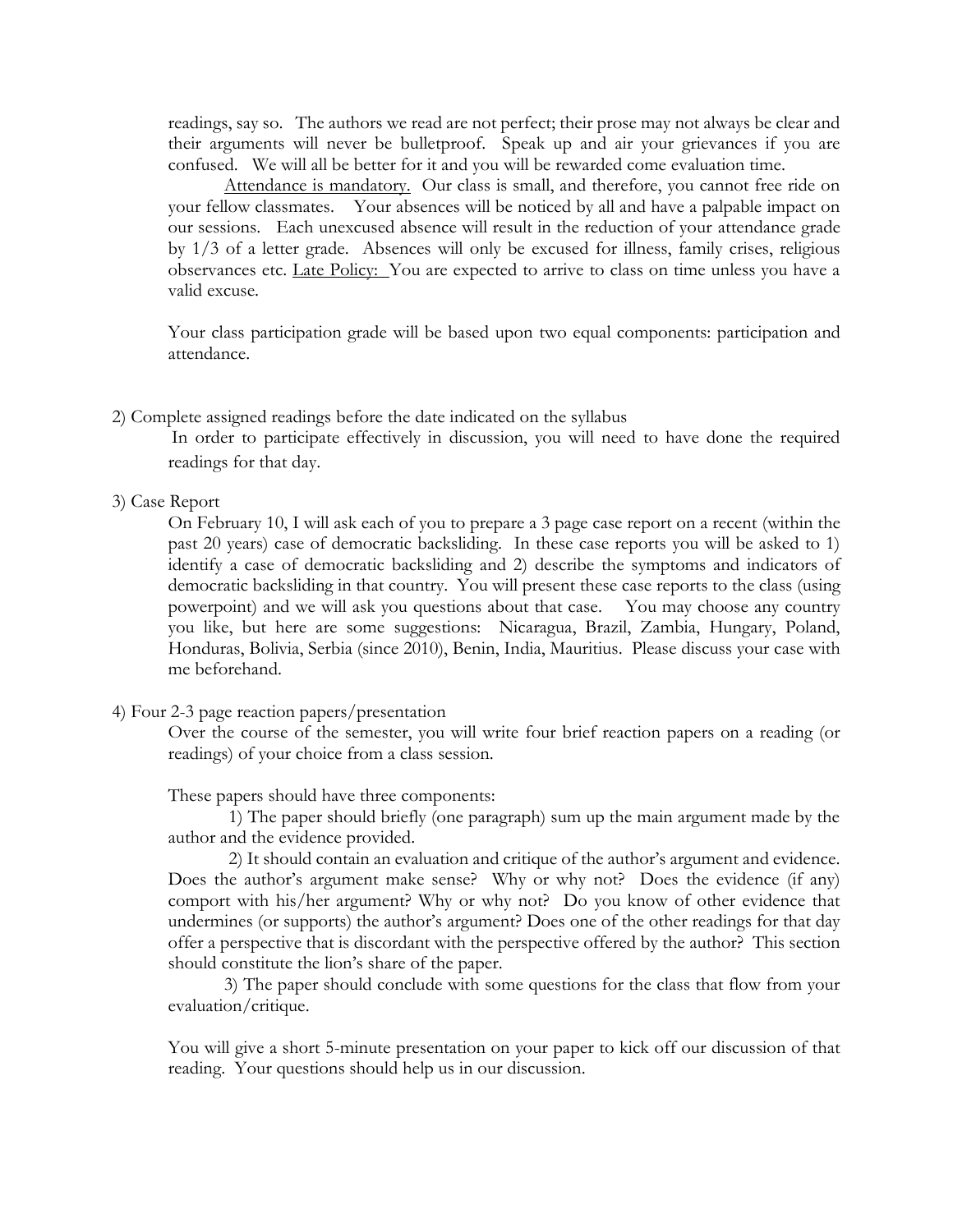Each week we will determine who will write reaction papers for the following week. I will ask for volunteers.

All papers are due on the day that we cover the reading in class.

\*\*\*Note: Graduate students are responsible for <u>five</u> reaction papers over the course of the semester. Graduate students should write five of their six papers on the supplemental graduate readings marked[G] on the syllabus. For their presentations on these articles, graduate students will be asked to tell the class how the given reading related to the other articles read that day. Did it resolve any debates in those readings? Did it use an innovative methodology to answer a question posed in those readings? Did it offer a new theory to explain empirical phenomena in the main readings? These are the types of questions that should be addressed in these presentations.\*\*\*

# 4) Two 4-5 page integrative essays

There are no exams in this class. In lieu of this, you will be asked to write two take-home essays that integrate the themes, arguments and topics that we have covered in the class. These essays will be composed in response to prompts that I will distribute on March 17 and May 10.

# 5) One 10-page analytic report

Your capstone assignment in this class will be a 10 page analytic report. In this paper, you will analyze a case of democratic erosion over the past 20 years. The report will go beyond describing the case to achieve two goals 1) analyze the key reasons for democratic backsliding in that country and 2) propose how these trends could be arrested. More information on structure will be provided later in the semester. A complete draft of the paper is due on April 26. At that point you will receive feedback from me and one other student. You will then integrate that feedback and turn in the final version by email on May 18.

# 6) Critique and evaluation of a peer analytic report.

You will write one critique and evaluation  $(\sim 2$  pages) of one of your classmates' analytic reports. This will be due on May 3.

# 7) Presentation of final analytic report.

You will present your analytic report in class on May 12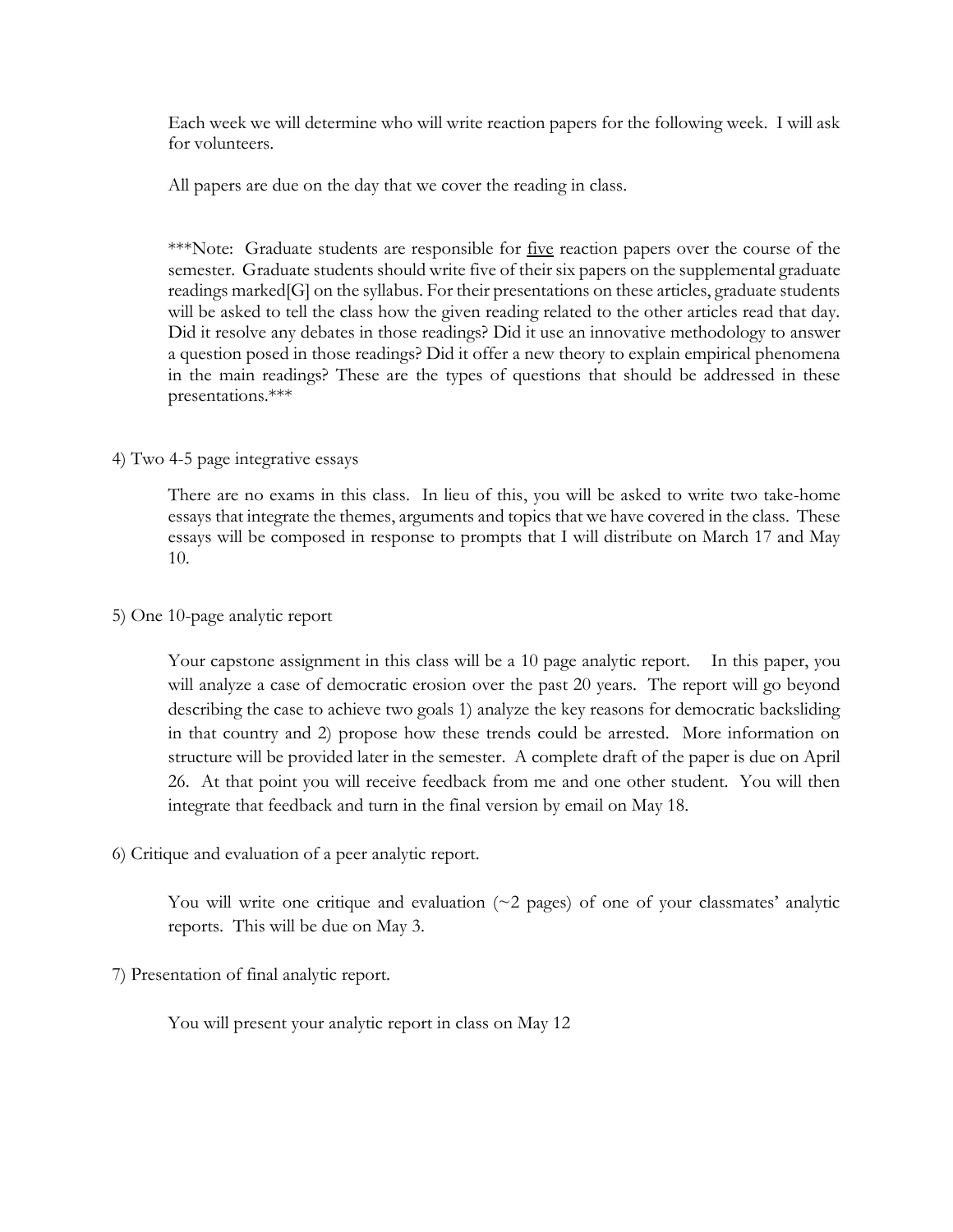# **Evaluation Scheme for Undergraduate Students:**

Case Description: 10% Class Participation: 25% Reflection Papers: 20% Integrative Essay #1: 10% Integrative Essay #2: 10% Analytic Report: 15% Peer Critique of Analytic Report:  $5\%$ Presentation on Analytic Report: 5%

# **Late Assignment Policy**

All assignments are due on the assigned date. Response papers are due on the day that a reading is covered in class. I do not accept late assignments. Exceptions are made only in extraordinary circumstances.

# **Readings:**

Required readings can be accessed either through our CANVAS site (except for the graduate article readings which can be accessed through UWM libraries). See the exception for graduate students.

### **Expected Time Commitment:**

This is a three-credit course, so the expected time commitment from students is approximately 144 hours. Students will spend 36 hours in class over the course of the semester Approximately 60% of the remaining time will be spent preparing for class by doing assigned readings and reviewing previous lecture notes. Students should expect to allocate the remaining 40% to completing written assignments.

### **Academic Honesty:**

All assignments and activities associated with this course must be performed in accordance with the University of Wisconsin-Milwaukee's academic misconduct policy. Plagiarism will not be tolerated in this course and any plagiarism on any assignment will result in a failing grade for the course. *When in doubt, cite.* If you have questions about attribution, please see me. I am here to help! More information is available at http://www.uwm.edu/acad\_aff/policy/academicmisconduct.cfm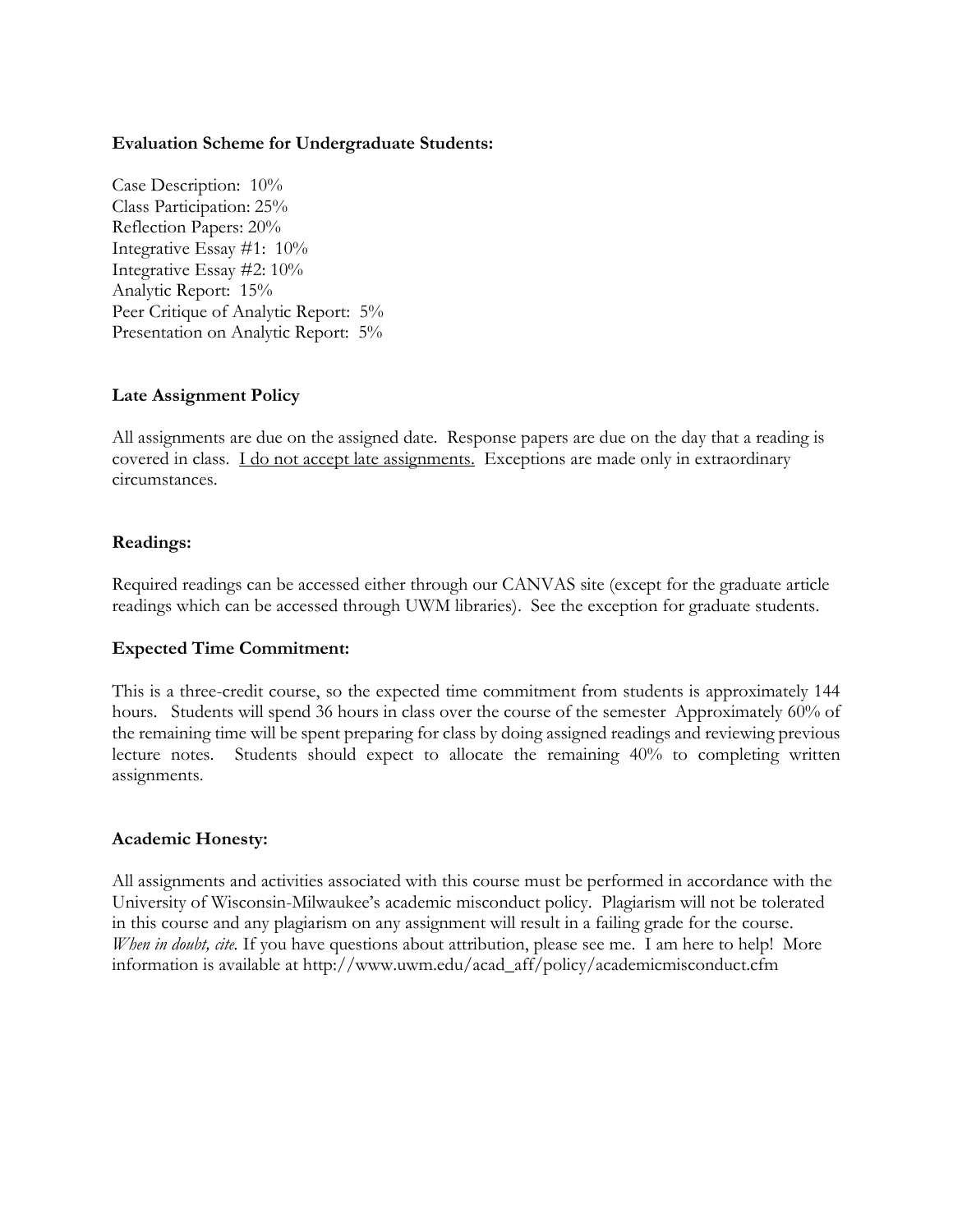### **January 25—Introduction and Overview**

#### **January 27—What is democracy?**

Philippe C. Schmitter and Terry Lynn Karl. 1991. "What Democracy Is…and Is Not," *Journal of Democracy*. 2(3): 75-88

Zakaria, Fareed. 1997. "The Rise of Illiberal Democracy." *Foreign Affairs* 76(6): 22-43.

#### **February 1—What is democratic erosion?**

Levitsky, Steven and Daniel Ziblatt. 2018. *How Democracies Die.* Chapter 4.

Luhrmann, Anna and Staffan Lindberg. 2019. "A Third Wave of Autocratization is Here: What is New about It? *Democratization*

### **February 3—What is populism?**

Muller, Jan-Werner. *What is Populism?* pp 1-74

### **February 8—Case Examples**

Esen, Berk and Sebnem Gumuscu. 2016. "Rising Competitive Authoritarianism in Turkey" *Third World Quarterly*

### **February 10: Student Case Presentations**

### **February 15—Formal Institutions**

Levitsky, Steven and Daniel Ziblatt. 2018. *How Democracies Die.* Chapter 5.

Gibler, Douglas and Kirk Randazzo. 2011. "Testing the Effect of Independent Judiciaries on the Likelihood of Democratic Backsliding" *American Journal of Political Science.* 

**[G]** Graham, Benjamin, Michael Miller, and Kaare Strøm. 2017. "Safeguarding Democracy: Powersharing and Democratic Survival," *American Political Science Review* 111(4).

#### **February 17—Presidentialism**

Stepan, Alfred and Cindy Skach. 1993. *"*Constitutional Frameworks and Democratic Consolidation: Parliamentarism versus Presidentialism." *World Politics*

Perez-Linan, Anibal. 2019. "Presidential Hegemony and Democratic Backsliding in Latin America, 1925-2016." *Democratization.*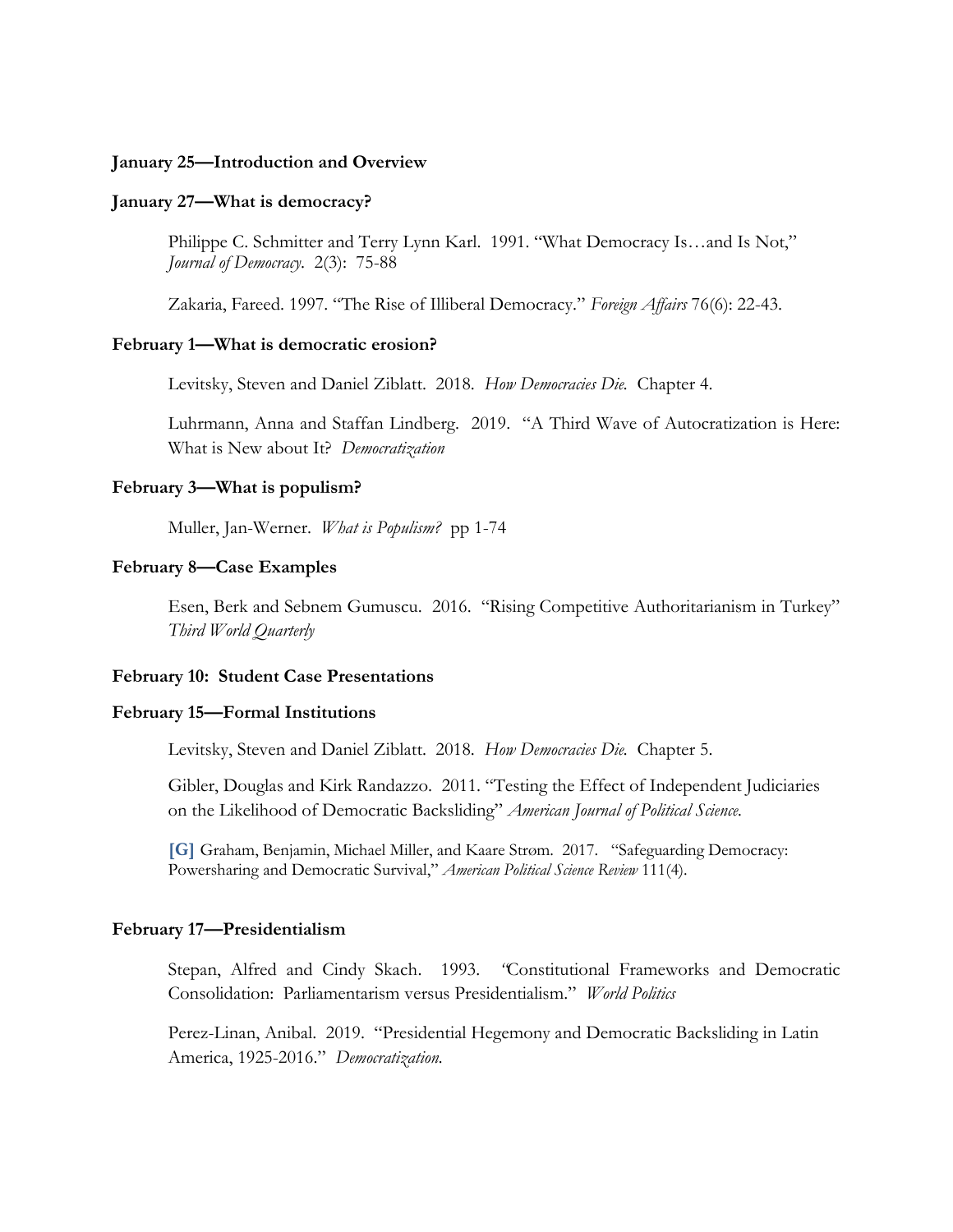#### **February 22—Norms**

Levitsky, Steven and Daniel Ziblatt. 2018. *How Democracies Die.* Chapters 6 and 7. (Also skim Chapter 8 if you don't recall some details of the Trump era)

#### **February 24—Mass Support for Democracy**

Voeten, Erik. 2017. "Are People Really Turning Away from Democracy?" *Journal of Democracy*  Web Exchange.

Claassen, Christopher. 2019. "Does Public Support Help Democracy Survive?" *American Journal of Political Science*

**[G]** Claassen, Christopher. 2020. "In the Mood for Democracy? Democratic Support as Thermostatic Opinion" *American Political Science Review.*

### **March 1—Polarization: Effects on Democracy**

Svolik, Milan. 2020. "Polarization versus Democracy*." Journal of Democracy.*

Sasmaz, Aytug,Alper Yagci, and Daniel Ziblatt. 2022. "How Voters Respond to Presidential Assaults on Checks and Balances: Evidence from a Survey Experiment in Turkey" *Comparative Political Studies*

**[G]** Graham, Matthew and Milan Svolik. 2020. "Democracy in America? Partisanship, Polarization, and the Robustness of Support for Democracy in the United States" *American Political Science Review*

### **March 3—Polarization: Origins**

Klein, Ezra. 2020. *Why We're Polarized*. Chapters 1 and 2

# **March 8—Polarization as Identity Sorting**

Mason, Liliana. 2018. *Uncivil Agreement: How Politics Became Our Identity* Selections

**[G]** Mason, Liliana. 2018. *Uncivil Agreement: How Politics Became Our Identity* Additional Selection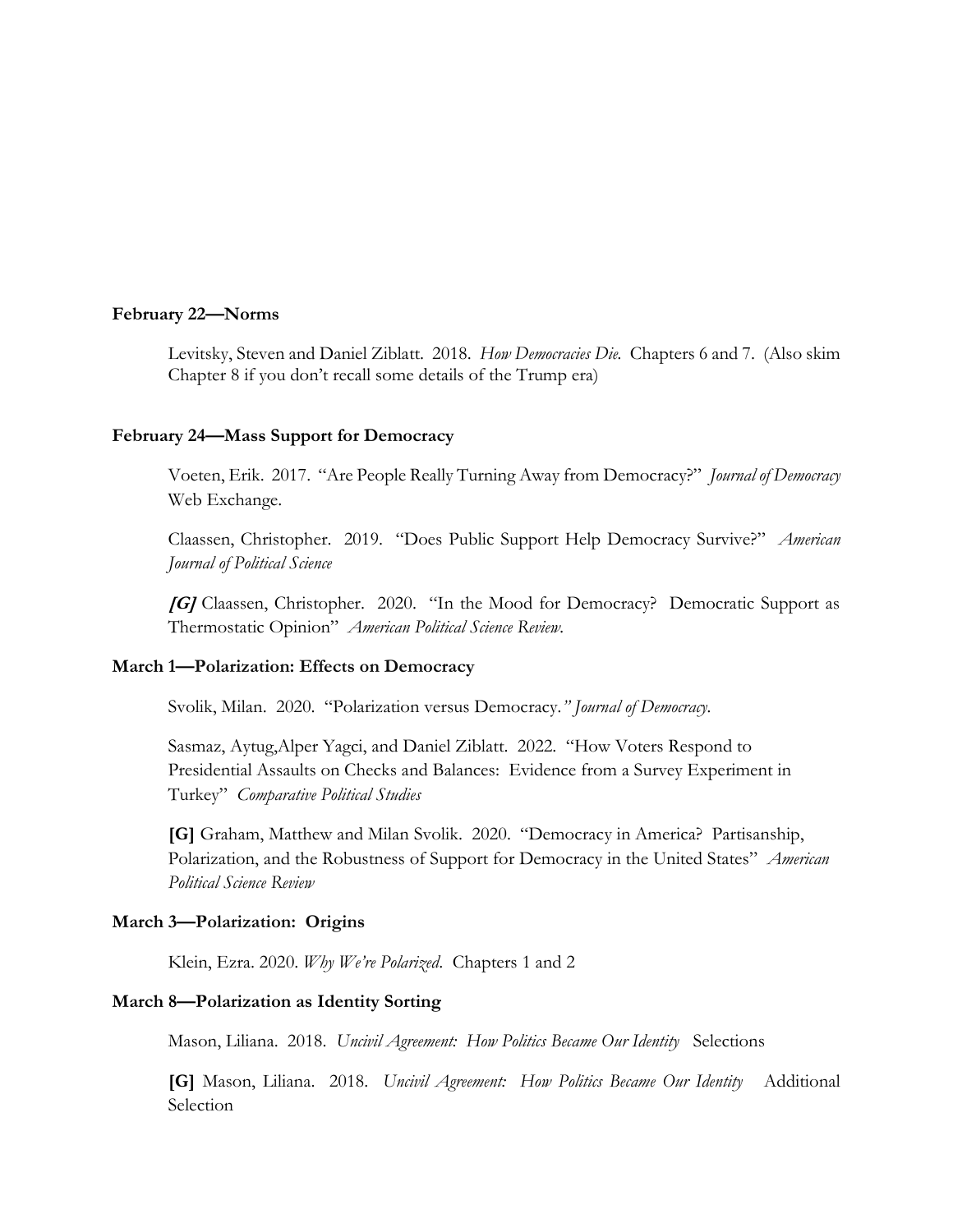# **March 10: No Class**

### **March 15—Polarization: Affective and Ideological**

Klein, Ezra. 2020. *Why We're Polarized*. Chapter 3.

Whitt, Sam, Alixandra Yanus, Brian McDonald, John Graeber, Mark Setzler, Gordon Ballingrud, and Martin Kifer. 2021. "Tribalism in America: Behavioral Experiments on Affective Polarization in the Trump Era" *Journal of Experimental Political Science.*

**[G]**Abramowitz, Alan and Steven Webster. 2018. "Negative Partisanship: Why Americans Dislike Parties But Behave Like Rabid Partisans" *Advances in Political Psychology.*

### **March 17—Polarization: Alternative Views**

Lebas, Adrienne. 2018. "Can Polarization Be Positive?" Conflict and Institutional Development in Africa" *American Behavioral Scientist.* 

Reuter, Ora John and David Szakonyi. 2021. "Electoral Manipulation and Regime Support: Survey Evidence from Russia." *World Politics.*

#### **March 29—Ethnopopulist Appeals**

Vachudova, Milada. 2020. "Ethnopopulism and Democratic Backsliding in Central Europe" *East European Politics.* 

Dinas, Elias, Konstantinos Matakos, Dimitrios Xefteris and Dominik Hangartner. 2019. "Waking up the Golden Dawn: Does Exposure to the Refugee Crisis Increase Support for Extreme-Right Parties?" *Political Analysis*

#### **March 31—Culture and Anxiety**

Hochschild, Arlie Russell. 2015. *Strangers in Their Own Land: Anger and Mourning on the American Right.* Chapters 1 , 9, and 15.

**[G]**Cramer, Katherine. 2016. *The Politics of Resentment: Rural Consciousness in Wisconsin and the Rise of Scott Walker.* Selections.

#### **April 5---The Limits of Social Explanations**

Bermeo, Nancy. 2003. *Ordinary People in Extraordinary Times.* Chapter 2.

Moller, Jorgen, Svend-Erik Skaaning, and Agness Cornell. 2017. "The Real Lessons of the Interwar Years" *Journal of Democracy*

# **April 7— Parties and Elites: Gatekeeping and Alliances**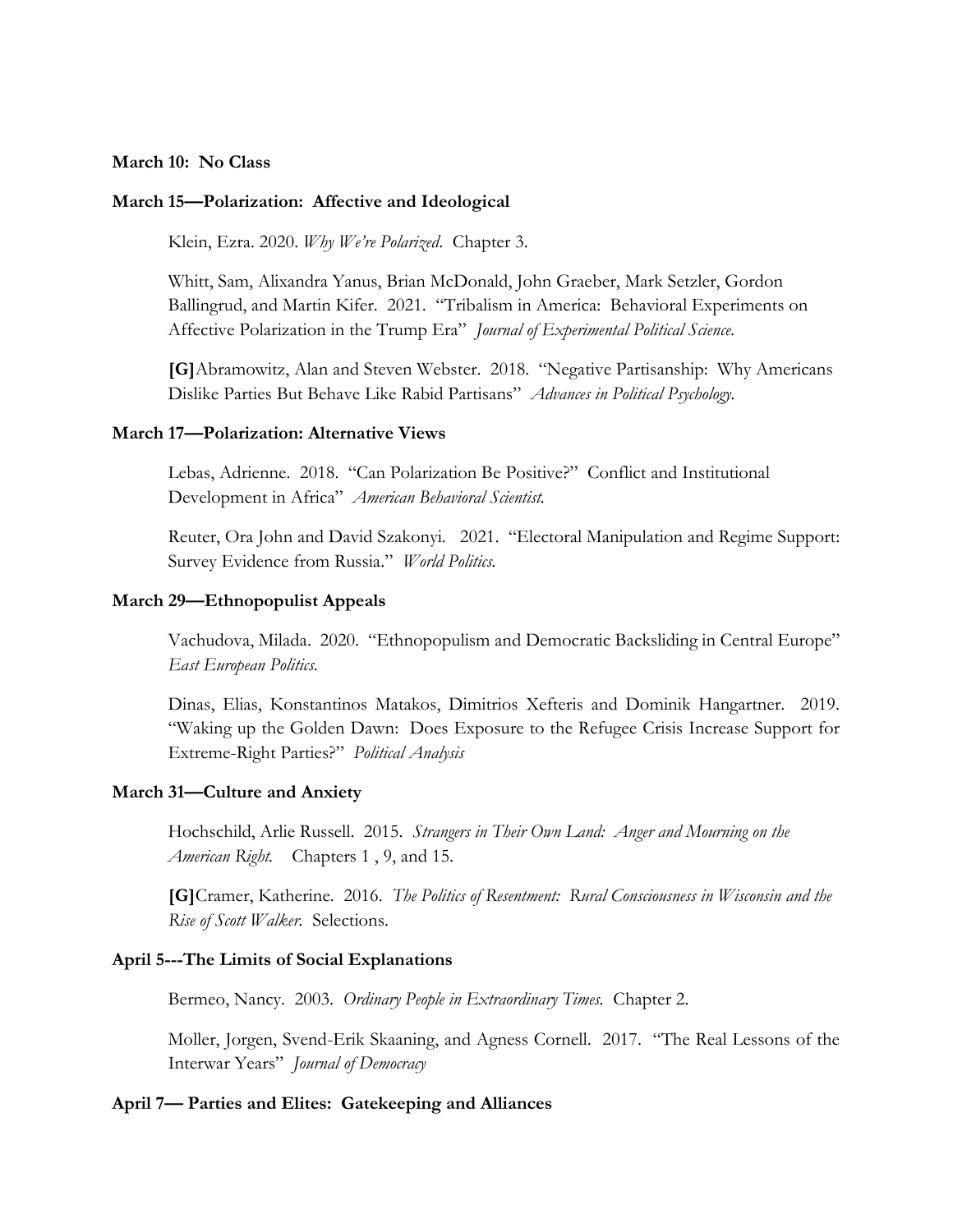Levitsky, Steven and Daniel Ziblatt. 2018. *How Democracies Die.* Chapters 2 and 3.

**[G]** Ziblatt, Daniel. 2017. *Conservative Parties and the Birth of Democracy.* Selections.

### **April 12—Parties and Elites: Elite-led Polarization**

Haggard, Stephan and Robert Kaufman. 2021. "The Anatomy of Democratic Backsliding" *Journal of Democracy.*

McCoy, Jennifer and Murat Somer. 2018. "Toward a Theory of Pernicious Polarization and How it Harms Democracies: Comparative Evidence and Possible Remedies" *The ANNALS of the American Academy of Political and Social Science.*

### **April 14—The Media and Information**

Klein, Ezra. 2020. *Why We're Polarized*. Chapters 4 and 6.

**[G]** Bail et al. 2018. "Exposure to Opposing Views On Social Media Can Increase Political Polarizaiton" *Proceedings of the National Academy of Sciences.*

### **April 19---Social Capital and Civil Society: Theories**

Robert Putnam reading TBD

### **April 21 — Social Capital and Civil Society: Evidence**

Sumaktoyo, Nathanael. 2019. "Friends from Across the Aisle: The Effects of Partisan Bonding, Partisan Bridging, and Network Disagreement on Outparty Attitudes and Political Engagement." *Political Behavior.*

Santoro, Erik and David Broockman. 2022. "The Short-Term, Circumscribed, and Conditional Effects of Cross-Partisan Conversation" Working Paper.

### **April 26---The Promise and Peril of Civil Society**

Gamboa, Laura. 2017. "Opposition at the Margins: Strategies Against the Erosion of Democracy in Colombia and Venezuela." *Comparative Politics* 

Berman, Sheri. 1997. "Civil Society and the Collapse of the Weimar Republic." *World Politics* 

### **April 28—Inequality**

Bartels, Larry. 2018. *Unequal Democracy.* Selections.

**[G]** Bonica, Adam, Nolan McCarty, Keith Poole, and Howard Rosenthal. 2013. "Why Hasn't Democracy Slowed Rising Inequality?" *Journal of Economic Perspectives.\**